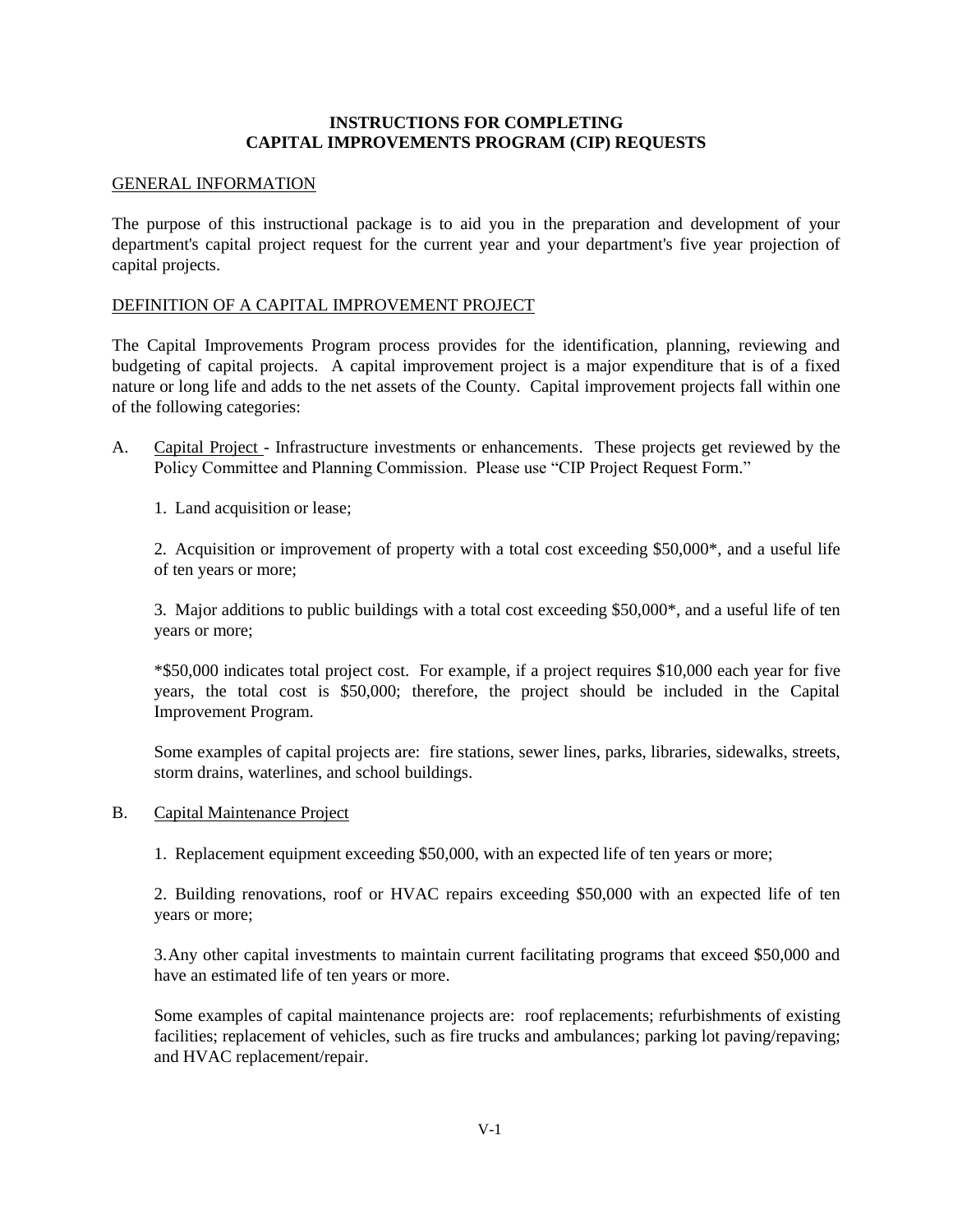Engineering or planning studies that are directly linked to a specific capital project are part of the cost of that project. Such engineering studies should be included in the project request of which they are a part. Other studies and plans can be major expenses of a nonrecurring nature, but are not County assets in the sense of a building; they will be given special treatment. They are generally not listed in the Capital Improvements Program, but are shown in the Operating Budget.

# DEFINITION OF THE CAPITAL IMPROVEMENTS PROGRAM

The Capital Improvements Program is presented annually to the Board of Supervisors. The first year of the Capital Improvements Program is a combined capital and capital maintenance budget and is a list of projects for implementation during the coming fiscal year. The Capital Improvements Program is updated annually as new needs become known and as priorities change. It is possible that a project with low priority can remain in the Capital Improvements Program longer than five years as more important projects appear and move ahead of it for quick implementation. Conversely, a project may be implemented more quickly than originally planned due to changing priorities.

# DEPARTMENT OR AGENCY RESPONSIBILITIES

A department manager or agency representative is responsible for submitting proposed projects that are to be included in the Capital Improvements Program. During the exception year of a two-year budget (evennumbered years) departments should only submit the following:

- new projects that have not received funding in prior CIPs
- projects included in the adopted CIP that have changed in a significant way (such as change in dollar amount requested, change in year of anticipated expenditure, change in project description and/or design).

If a project is to be dropped from the program without construction or purchase, then a written request to eliminate the project should be submitted. The elimination request should include the reasons the project is to be dropped.

# **All capital projects are to be submitted on one of the attached forms.**

#### PROJECT REVIEW

- A. Capital Projects: All requests for Capital Projects will be evaluated by the following before being submitted to the Board of Supervisors:
	- 1. Financial and Management Services
	- 2. County Administration
	- 3. Policy Committee of the Planning Commission
	- 4. Planning Commission

After the projects have been submitted by the department manager and reviewed by FMS, the County Administrator, and the Policy Committee, a proposed five-year Capital Improvements Program will be submitted to the Planning Commission. The Planning Commission will review the Capital Improvements Program and make a recommendation to the Board of Supervisors.

B. Capital Maintenance Projects: All requests for Capital Maintenance Projects will be evaluated by the following before being submitted to the Board of Supervisors: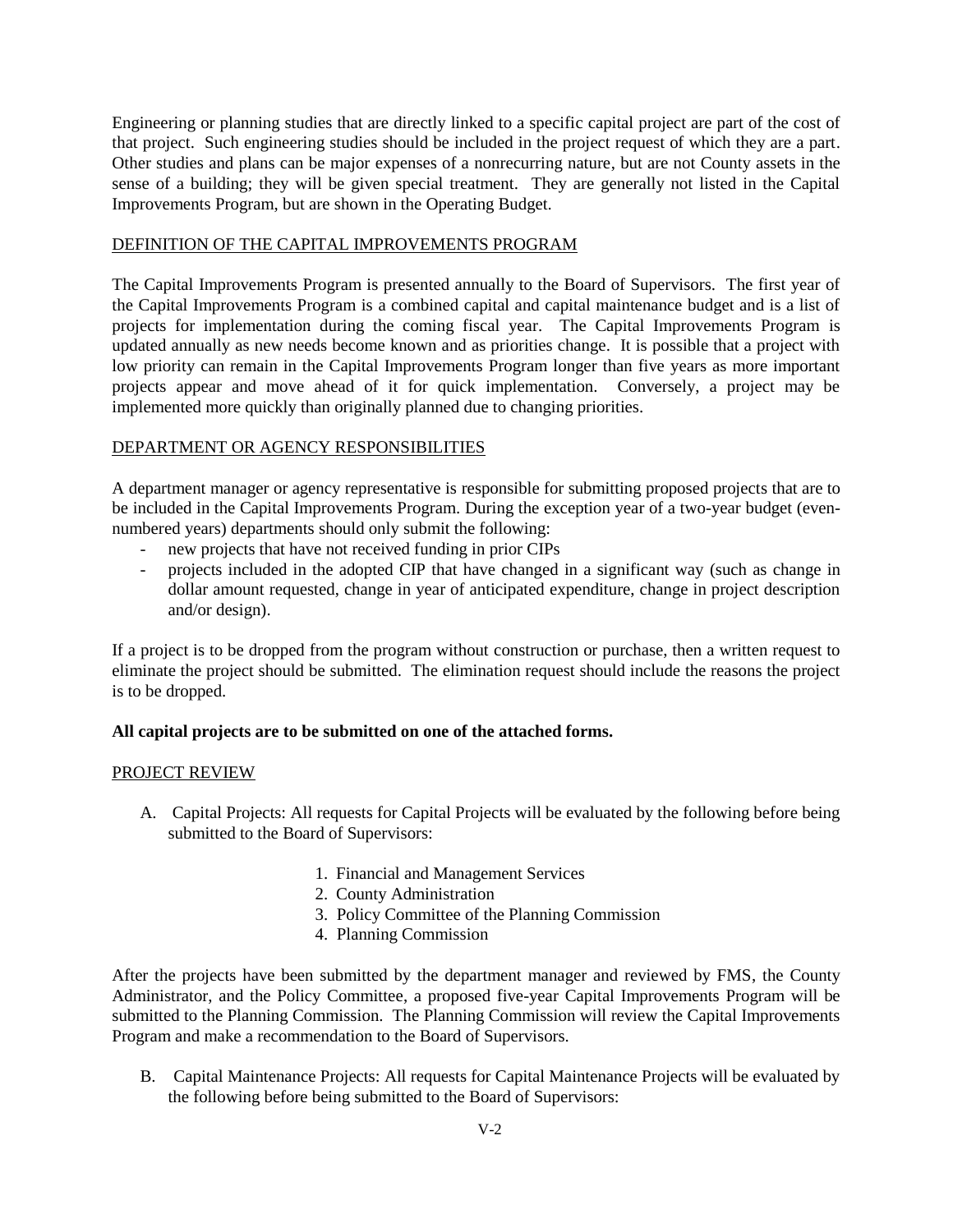- 1. Financial and Management Services
- 2. County Administrator
- 3. Planning Commission

New or revised capital maintenance projects are due to FMS in January with the rest of the operating budget requests. The Policy Committee will not evaluate these projects. The County Administrator will forward a five-year Capital Improvements Program (which includes Capital Maintenance Projects and Capital Projects) along with his recommendations in the budget proposal he submits to the Board of Supervisors.

### DIRECTIONS FOR THE CAPITAL IMPROVEMENTS PROGRAM REQUEST FORMS

The attached forms are used when a capital improvement program item is requested to be included in the County Budget. Please complete the CIP Project Request Form for Capital Projects or for Capital Maintenance Projects. The information on these forms will be used to evaluate and assign priorities to the requests. Since there is never enough money to do everything, some projects may be excluded in the first year Capital or Capital Maintenance Budgets or even in the five-year Capital Improvements Program. It is very important that you accurately and COMPLETELY fill out the forms and questionnaire to assure that your request will receive a fair review relative to other requests. If not completely filled out, forms will be returned to the applicant to complete missing information.

Please follow the directions and guidelines given.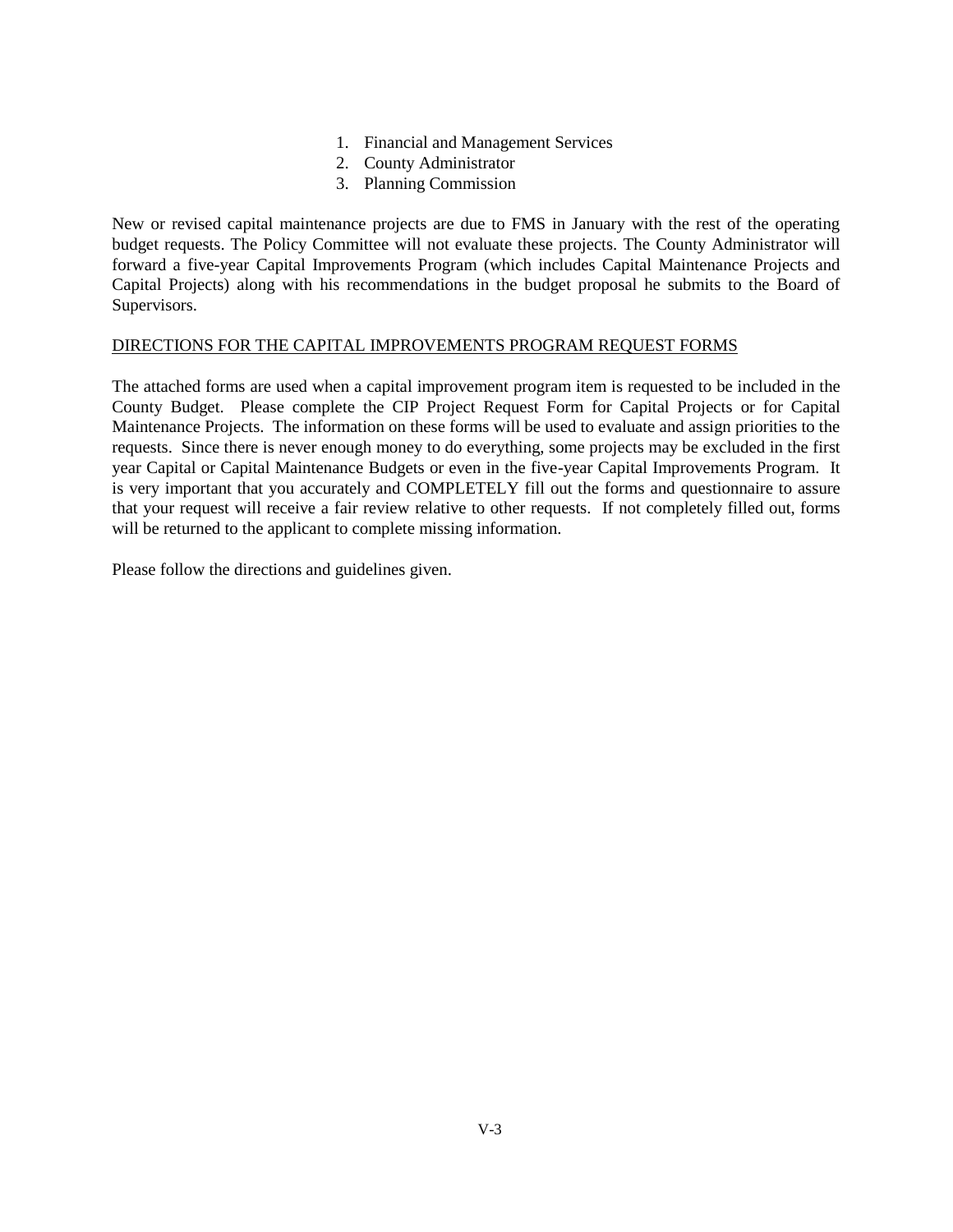# **General Instructions**

- 1. Read through the sections on definitions before you start to fill out the forms.
- 2. Please complete ALL sections of the CIP request forms. Contact the Planning Division if you have any questions related to the Checklist on pages 2-4 of the application. Contact FMS if you have any other questions or require assistance.
- 3. All projects must be identified separately, and the applicable forms completed for each one. For example, for water system improvements, each waterline should be considered a separate project.
- 4. Round figures off to the nearest thousand dollars. Please enter the numbers in thousands of dollars; that is, leave off the last three zeros of each figure.
- 5. Express all numbers in Current Year dollars.
- 6. If any feasibility or locational studies have been completed in association with a submitted project, please submit copies as an attachment to the application.
- 7. If a location map would help us understand the project and its relationship to other projects, please include map.
- 8. If you need more space than provided on the form, attach additional sheets. If additional information not requested would be helpful in understanding the project, please provide additional information.
- 9. **Incomplete applications or project requests not accompanied by an application will not be accepted and will be returned to the submitting department to revise.**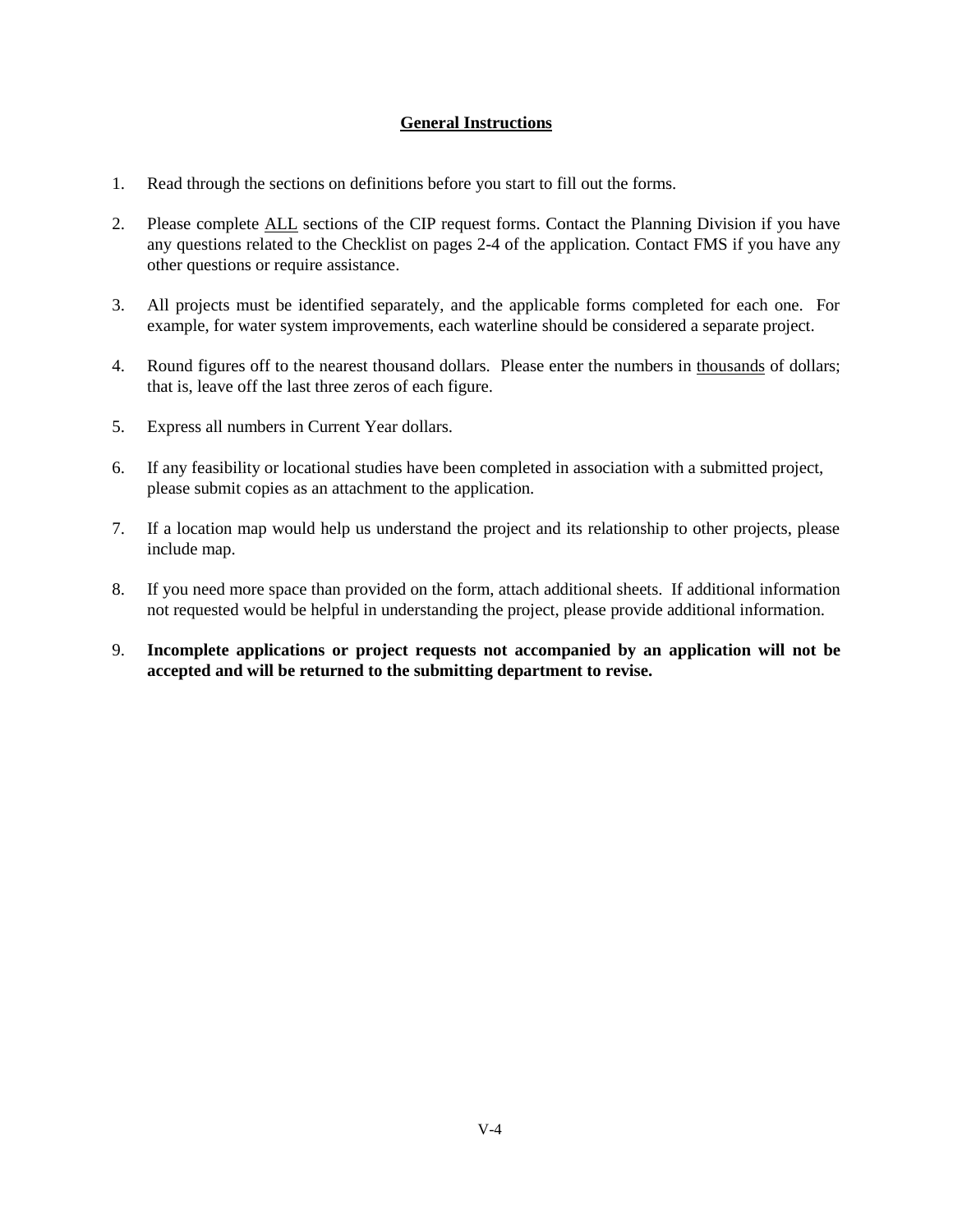#### CIP PROJECT FORM INSTRUCTIONS

The CIP Project Form presents all the basic information required for each individual project to be considered.

- 1. CHECK BOXES: Check whether project qualifies as Capital Project or Capital Maintenance (see earlier definitions)
- 2. PROJECT TITLE: Insert name of proposed project. Example: Police Building
- 3. LOCATION: Suggested location of proposed project. If the purchased item, equipment or constructed facility will remain at a physical address, provide the address and existing facility name if known. If site selection is required, provide details in the space provided.
- 4. DATE and DEPARTMENT/DIVISION: Insert date the application is submitted and the department submitting request. Example: JCSA.
- 5. EMPLOYEE SUBMITTING REQUEST: Insert name of individual preparing form.
- 6. INCLUDED IN ADOPTED CIP: Check whether this project has already been adopted in a previous CIP budget.
- 7. DEPARTMENT PRIORITY NUMBER: Please rank your department's projects from high to low. Example, 1 is the highest priority; 5 is a lower priority.
- 8. OUT OF HOW MANY SUBMITTALS: Enter the total number of Capital Budget or Capital Maintenance items your department is submitting.
- 9. PROPOSED SCHEDULE/COST: Complete each blank requested. Dollar amounts should be in Current Year dollars. Please remember to enter the numbers in thousands of dollars; that is, leave off the last three zeros of each figure and use Current Year dollars. If you have any questions, please contact FMS.
	- a. Please enter the proposed starting and ending dates for construction.
	- b. Useful Life of Facility/Equipment: How long is facility or equipment anticipated to be used for?
	- c. Design/Engineering Cost: Include any design and engineering costs, including feasibility studies, preparation of site plans or building plans and pre-development studies (such as natural resources or archaeological studies).
	- d. Construction/Equipment Cost: Include cost to purchase land, build and equip/furnish the proposed project.
	- e. Previous Funding: Amount funded previously through CIP or other means and in what year the funding was received.
	- f. Enter the amounts requested over the next five years in the capital budget, what the estimated operating budget expenses will be annually (such as maintenance, staffing and future capital outlay like furnishings and technology that are not planned for installation with initial construction), and how much revenue is anticipated to be generated by the proposed project annually.